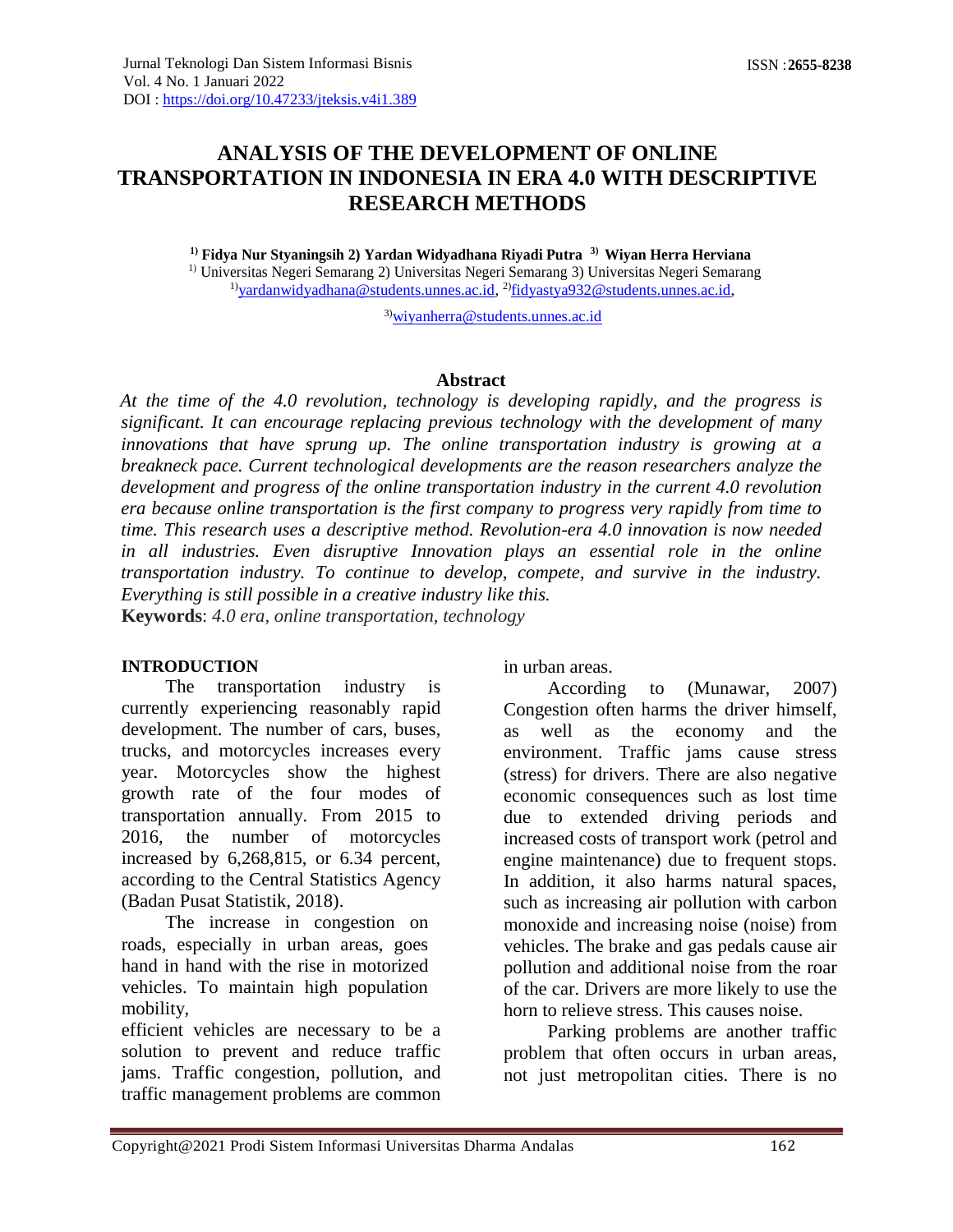parking space around the market, the shopping center parking lot is very small, and only a few four-wheeled vehicles can be parked. Even the parking space provided by the cinema does not allow four-wheeled vehicles to be parked.

Transportation is no less important. Buses and minibusses have become mainstream in local public transport and still feel uncomfortable, unsafe, and inefficient. High-speed local transport, such as trains, does not work well on local public transport. In big cities, public transport congestion often occurs. Public transportation users are still limited to the lower middle class. Most people still don't want to use public transportation because the tranquility of public transportation is still low compared to private transportation. At the same time, the Modern Public Transport System (SAUM), as an integral part of sustainable urban development, is in the design and design phase and is still the mainstream of government policies and urban development decisions.

System transportation is sustainable and balanced. The current lack of SAUM as an "*urban*" fixture, and thus the lack of a valuable alternative for travel makers, justifies the inefficient use of low-occupancy private cars. Over the last few decades, long queues and traffic jams in all corridors and city centers have wasted fuel energy and air pollution due to no meaningful "*breakthrough*" steps and urban travel makers.

Several companies have been established to provide online transportation applications to meet people's needs. According to (Setyawatiwahyu, 2017), transportation is widely used to transfer goods and people

from one location to another. Online transportation has been very well received since its inception because it is one of the discoveries in the development of softwarebased technology and is the best invention today.

With the poor order in Indonesia's transportation system, innovations in online transportation have emerged. Several large companies such as Gojek, Grab, and Uber compete to start an online application-based transportation companies. Online transportation is still a solution for a poor transportation system but a problem for those who rely on transportation services that don't use technology. There are several advantages of online transportation systems, so many choose to switch from traditional transportation habits to online transportation and security. But over time, the emergence of online transportation will change offline transportation methods, such as taxis, motorcycle taxis, and buses, which will cause social jealousy in the future.

Online transportation is often cited as the cause of the decline in the income of traditional drivers. Drivers of conventional vehicles held large demonstrations to protest the existence of online vehicles such as Gojek, Uber, and Grab. So what's wrong with online transportation applications? Certainly not, because technological developments are inevitable for us in today's life.

Previously, if you wanted to use your preferred mode of transportation, you had to make a manual request or contact a call center. But now, only with the help of Android-based mobile phones can people choose from various transportation options. Using this application, the general public can estimate travel costs and driver and vehicle details listed in the application they use to be confident in the application you can use. I'm waiting.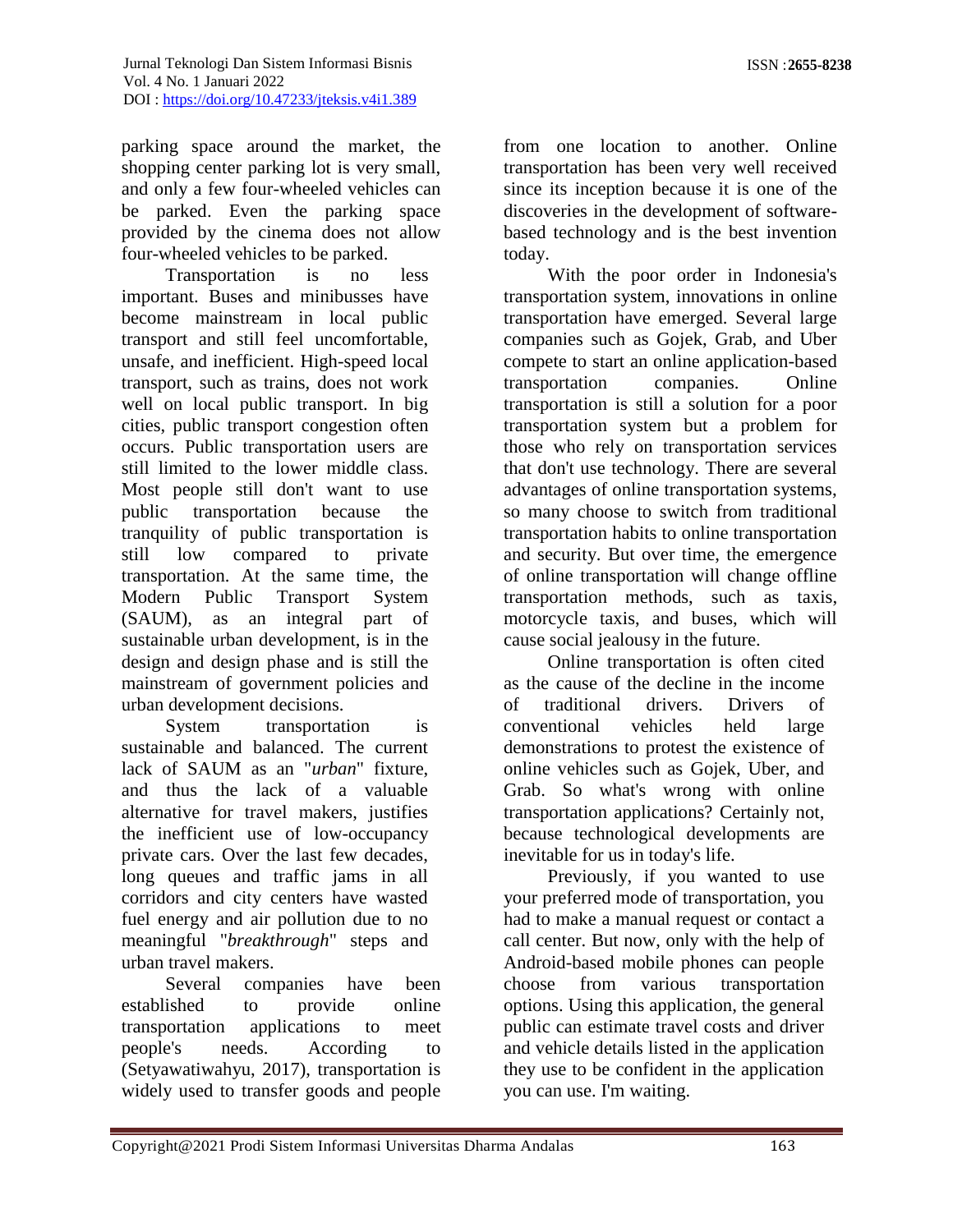He has currently pioneered the transportation method from offline to a more modern means of transportation via the internet. According to (Khasanah et al., 2016), Innovation is an organized activity to change something (product, idea, information, technology, etc.), a valuable resource for the target market. These properties consist of replacement, rotation, development, transition, deletion, and repair.

This is also supported by the fact that the world is entering the Industrial Revolution era, demanding greater production flexibility and better service to consumers (Prasetyo and Sutopo: 2018). The Industrial Revolution 4.0 era changed various sectors into simpler and more complex sectors using automated and digital technology (Meranti and Irwansyah: 2018). This creates confusion in various human activities, not only in the realm of technology but also in economic, social, and political terms (Prasetyo and Trisyanti: 2018). The birth of online transportation services is the impact of economic turmoil.

*Disruptive Innovation* is defined as disruptive innovations or disruptive innovations. Along with technological advances, it hinders the sense that the emergence of new technological updates will interfere with existing technologies (Hamid, 2017).

In the 21st century situation (Amajida, 2016), technology has successfully spurred the development of a digital society. People can carry smartphones and tablets anytime because of their convenience. Today's society is also connected to the Internet, and digital devices are almost everywhere connected to the Internet.

The high number of internet users in Indonesia benefits the advancement of

the digital business world, one of which is online transportation. The existence of online transportation has affected social transition. These changes can be seen at three levels: the individual, interindividual, and community levels (Widiyatmoko, 2018).

Online transportation, of course, uses internet access as the primary condition for its use. But apart from that, this Android-based online motorcycle taxi transportation certainly utilizes the GPS function as a support service that has advantages in navigation accuracy and location identification (Amajida, 2016). The GPS feature allows the general public to know the direction, time, and distance that GPS can use to track the ordered online motorcycle taxi fleet and drivers.

Nadiem founded Gojek Indonesia in 2011. Nadiem developed Gojek, a modern form of online motorcycle taxi pickup service. At first, Ojek, which was initially only a motorized vehicle, became an efficient means of transportation. This software allows users to order motorcycle taxis online via their smartphones. Gojek is known as a professional motorcycle taxi. Every Gojek driver is equipped with an Android-based cellphone that allows the driver to communicate with users and find the best pillion transportation route.

Online transportation in Indonesia is growing rapidly from time to time, so researchers are interested in analyzing the development of the online transportation industry in the disruptive era (Aziah, A., & Rabia, P., 2018). Many data analysis techniques can be implemented with several methods, one of which is forecasting (Budiman & Ifriza, 2021).

According to the statement above, the formulation of the research questions is:

1. How is the progress of the online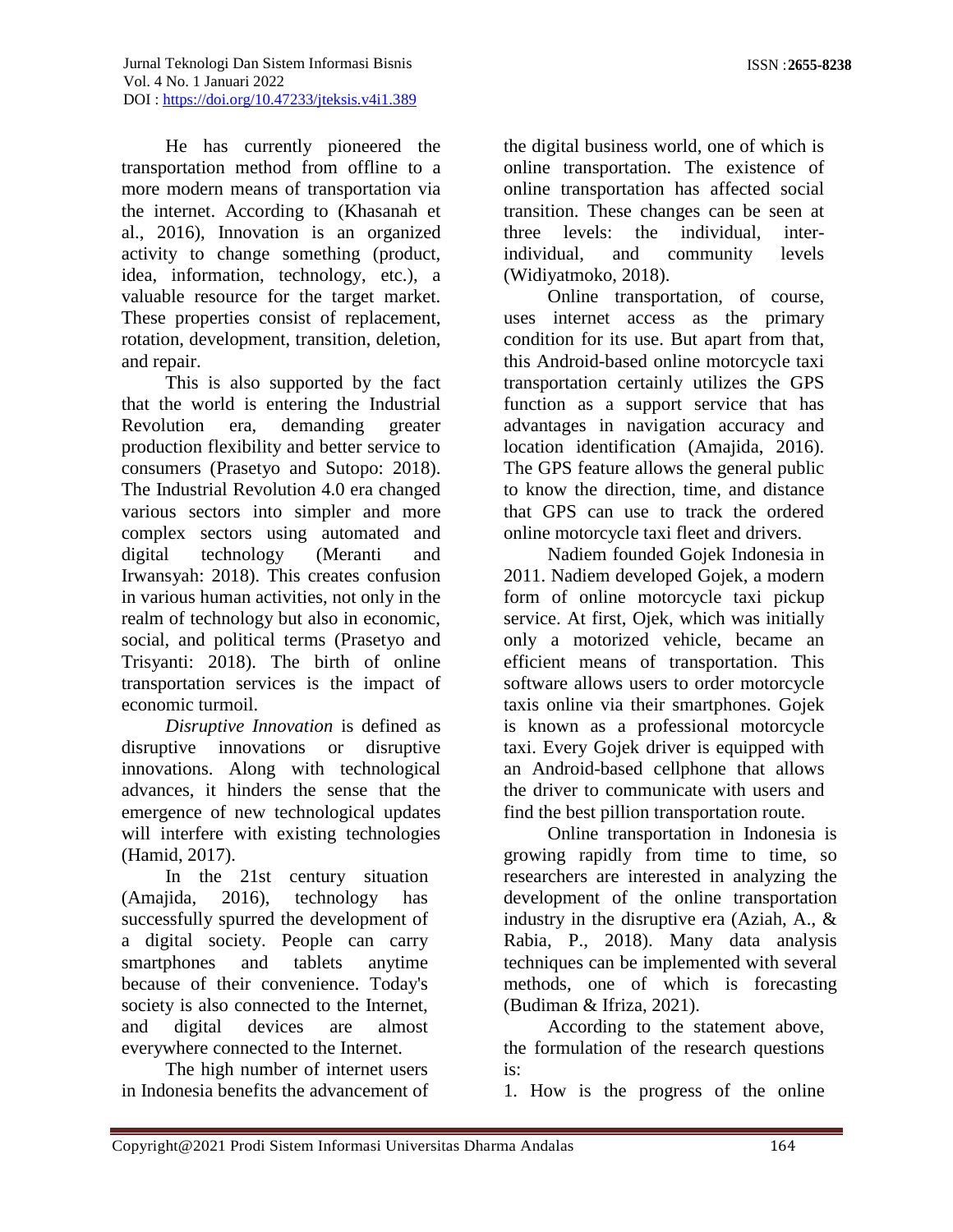transportation industry in Indonesia?

2. What is the impact of Innovation 4.0 on the progress of the online transportation industry in Indonesia?

The aims of this study are to: 1. Study the progress of the online transportation industry in Indonesia. 2. Studying the role of Innovation 4.0 in

advancing the online transportation industry in Indonesia.

Existing business processes can be changed and improved (Budiman, Subhan, Efrilianda, 2021). Business changes for the better will result in more added value (Khoirunnisa et al, 2021). Better changes can be made, one of which is to motivate users and implementers to jointly improve the existing business (Budiman, Akhlis, 2021)

# **RESEARCH METHODOLOGY**



This study applied descriptive research methods. This study aims to describe how the development of the Indonesian online transportation industry, especially Gojek, clarifies the role of Innovation 4.0 in the industry's progress.

While the data collection method used by researchers in this study is the method of library research using data collection or literature research to obtain a basis related to the problems studied in this study.

The type of data obtained from this research is secondary data, namely data from various references and internet sites to support other data.

#### **RESULTS AND DISCUSSION**

### **The Development of the Online Transportation Industry in Indonesia**

The era of internet progress when population growth is very fast is very necessary to answer the community's needs. The presence of online transportation services that utilize the internet has impacted the community in all activities quickly and efficiently. An example of a business that is currently progressing is the transportation service business with two-wheeled vehicles, also known as motorcycle taxis. Previously, sole ownership managed motorcycle taxis conventionally. There is a business field that provides public transportation services and is managed competently. (Rifaldi, 2019).

The incident of technological progress that is most often discussed and discussed is developing technology towards a modern transportation business by involving sophisticated applications in cyberspace. Today's society is very easy with this means of transportation, especially for ordering (Anindhita, 2016)

Today the development of technology is increasingly rapid, and this technological development has provided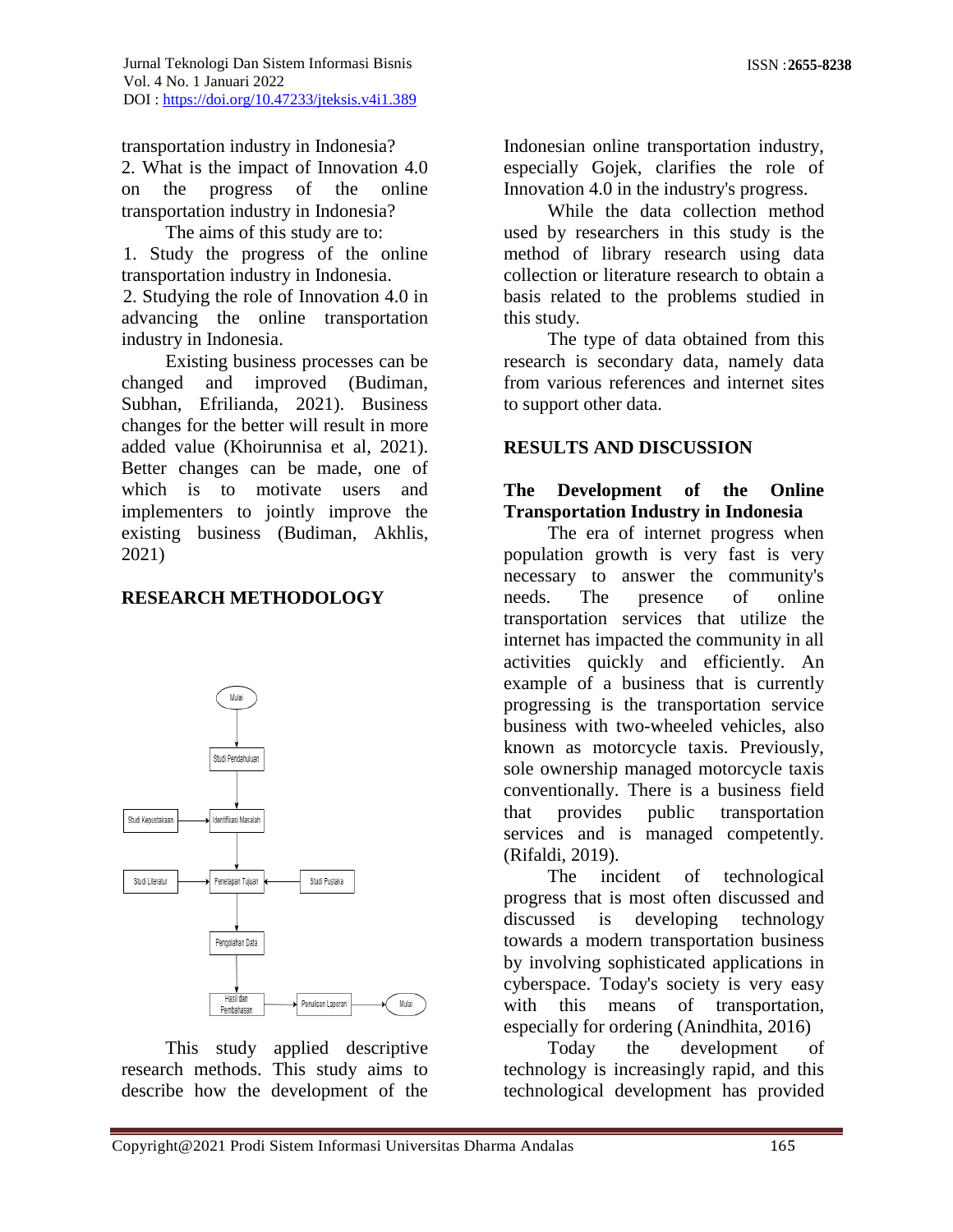many revolutions in various fields in Indonesia. One of them is the transportation industry. There are many companies, innovations, and even new technology-based business models. The business competition, a challenge for today's business, is not only domestic but also competing with foreign competitors from abroad, especially from the ASEAN Economic Community (AEC).

Companies are constantly innovating to create attractive business models through simple and impressive services with new technologies—an example of today's technological advances in the online motorcycle taxi facility. Although transportation has been around for a long time, transportation has become a phenomenon when transportation and existing technical capabilities are contrasted. Thus online transportation is born.

### **At a Glance About the Development of the Online-Based Transportation Industry in Indonesia**

At the end of 2014, even though Uber and Grab Taxi entered the Indonesian market, there was no sign that online motorcycle taxi services might be a significant innovation developing at that time. Due to the controversy over Uber's presence in Indonesia, the transportation business has become very popular. However, the Indonesian people did not know the term online motorcycle taxi.

A year later, with the release of the Gojek application in January 2015, online motorcycle taxis quickly became the most popular Innovation in Indonesia. In 12 months, Gojek has evolved from a mobile application to a large-scale service, followed by Grab Taxi, which provides Get Bike services.

Online transportation services

prominent and widely used today are online transportation services from the Go-Jek and Grab companies. The services often used are Go-ride and Go-car for the Go-Jek company and Grab-bike and Grabcar for the Grab company (Rachmatunnisa, 2016).

In early 2016, the competition was getting more challenging. At that time, Gojek developed its business by creating Go Food services and creating takeaway service functions. Not only that, but Gojek also has a Go Vehicle service, and in 2016 it innovatively launched an online payment function called Gopay. Go-Pay is a digital wallet feature that can be used for payment transactions for various types of features or services provided by the Go-Jek application on a non-cash or cashless bases, such as Go-Ride, Go-Food, Go-Mart services, and other features (Rahayu, 2018). Currently, Gopay balances can be top-up in various ways, from bank transfers to direct donations to drivers. In 2016, Gojek also acquired a payment service called PonselPay to strengthen its position as a payment method for Gopay.

On the other hand, Gojek continues to improve its old services, including the Go-Send service. Gojek collaborates with other Indonesian fire-ups, such as Tokopedia and Bukalapak, to deliver ordered goods from merchants to consumers. Not only that, but Gojek also works with the LINE Talk application, allowing LINE users to order Gojek directly from the application.

One form of progress in the Industry 4.0 era is the growing development of online-based transportation (TBO). This increase in TBO can lead to a debate between many parties (Astuti, Kumayah, and Agustina 2020). Thousands of public transport drivers who believe online transportation services reduce their income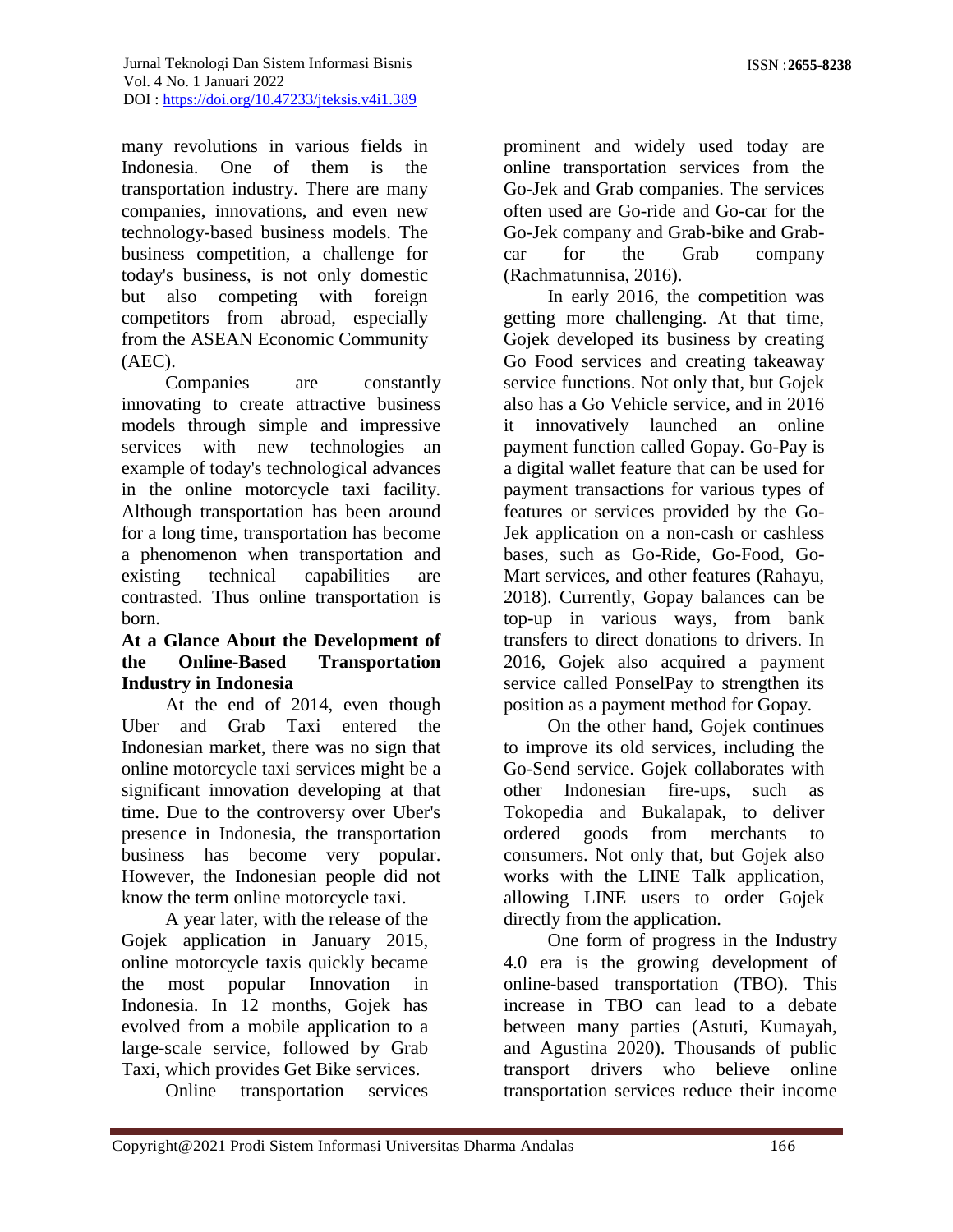finally staged a demonstration in early 2016. Protests occurred not just once but even a week later. As a result, the government was forced to take immediate action. One of them, the government asks drivers of online vehicles to change the name on the STNK to the name of a company or cooperative. But in the end, the government then revoked the regulation.

Gojek has changed the minds of frustrated drivers and admitted that their transportation services are low-income. Finally, they saw this online transportation service as an opportunity and then worked with them. The emergence of collaboration between Blue Bird and Gojek shows this. The partnership gave birth to smart innovations that allow users to order Blue Bird taxis through the Gojek application.

As a growing startup company in Indonesia, Gojek continues to impact. Emerging services such as BluJek, TopJek, and LadyJek tried to catch up to the triple success and are now not even visible on the streets of the capital. Seen from the virtual world, this service is now changing its focus to the logistics sector. Gojek continues to work and become the best domestic service.

Unlike its competitors, Gojek is a startup that provides most services. Gojek is the most agile service in many cities in Indonesia. It should be noted that although this online-based transportation business has attracted a lot of controversies, it is a breakthrough in the transportation sector. However,

fast technological developments cannot be stopped and in the future new technologies can be reliably applied to various aspects of life. Therefore, this online transportation business has received a good response and needs

further development as part of innovation 4.0.

#### **The Role of Innovation 4.0 on the Development of the Online Transportation Industry in Indonesia**

Judging from recent developments, the trend of applied online companies is fascinating. In addition, this development is related to the existence of Innovation 4.0 in the online transportation industry and its development role in Indonesia.

Gojek, Grab, and Uber are currently part of the three most influential startups in the online transportation sector in Indonesia. They must turn their business into a startup by leveraging Innovation and solving social problems. As a result, these companies disrupt existing markets or industries, even creating new industries. Currently, the competition between the three companies is quite tight. From the user data of online traffic applications, the results of the analysis are presented in graphical form, as shown below,



Apart from the three startups mentioned above, local startups are similar to those mentioned above, such as BlueJek, LadyJek, TopJek, and OjekSyarI. However, many of these startups are dormant due to competition and capital issues.

Various factors prevent them from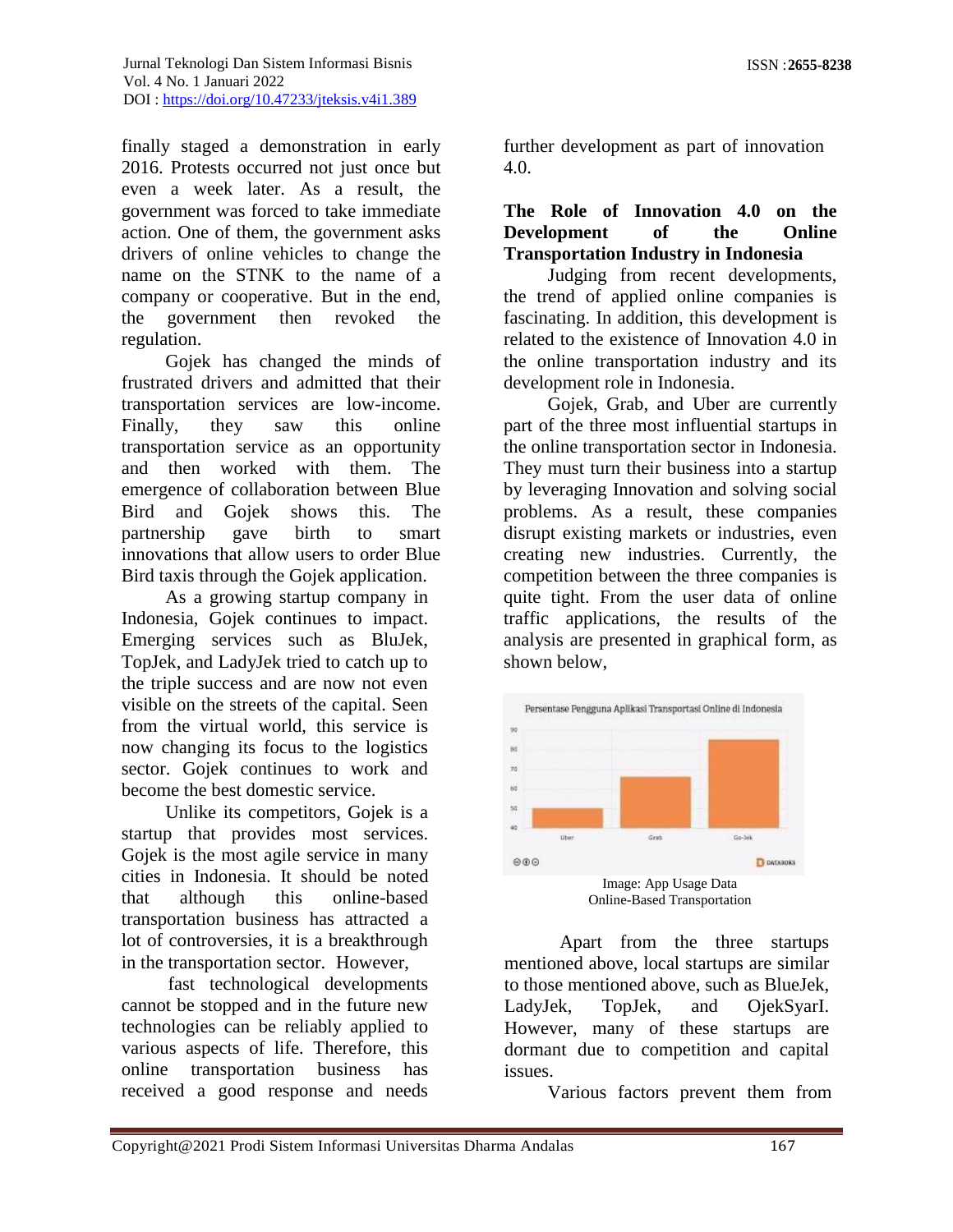competing, for example, a less userfriendly user interface, more competitive drivers, more bug-causing applications, and corporate subsidies to drivers and users that will have a lower value than the competition. Of these various factors, the most important is the company's provision of driver and user subsidies. Providing this subsidy is a boon for both drivers and users to increase their loyalty to the company. The provision of subsidies to users will be reflected in the user fee annex.

In terms of profitability, there is a difference between the profitability of startups and traditional industries. Unlike traditional business models, startup business models cannot be achieved overnight. The conventional business model is still a turnover minus the HPP, resulting in a net profit. Compared to the startup business model that targets the number of market or application users to sell the company value and stock valuation, this will be a higher value in the future.

By looking at the evolution of online transportation outside of it and the fantastic old local brands, new local brands are constantly trying to research and innovate to compete, grow and survive with big companies. One way is to control specific markets that large companies have not had time to think about or focus on. Currently, the big players are busy becoming local champions in their respective regions. As market players in the capital are currently more concerned with competition and subsidies than in other regions, many users and drivers in other regions no longer receive massive subsidies.

In addition, Gojek's competitors are targeting Uber and Grab through specific markets or niche markets.

Innovate various service functions from. SEND, and others are innovations in the 4.0 era that Gojek has implemented to develop its business. Gojek is a solution to people's problems in providing safe, comfortable, profitable, and value-added services. Therefore, it is appropriate that the number of Gojek application users increases every year.

Innovation 4.0 is an essential innovation for all industries, both developing and developing, including the online transportation industry participating in this 4.0 innovation. Industry 4.0 plays a significant role in the growth, competition, and survival of the industry.

Anything can happen in today's creative industry. Major players, who have become market leaders with large capitals, can compete with other players who are very disruptive and provide the value users need.

# **CONCLUSION**

To reduce the high number of traffic jams, an efficient means of transportation is needed to avoid or minimize traffic jams.

To meet the community's needs, several companies have been established that provide online freight transportation applications to meet the community's needs. Online transportation emerges in the context of Indonesia's disorganized transportation system. The preferred mode of transportation for people who have never been online before, is now online and more modern. This is closely related to the impact of the current 4.0 innovation.

Innovation 4.0 is very important for all industries, including the online transportation industry, with innovation 4.0 playing a significant role. To continue to develop, compete and survive in the industry.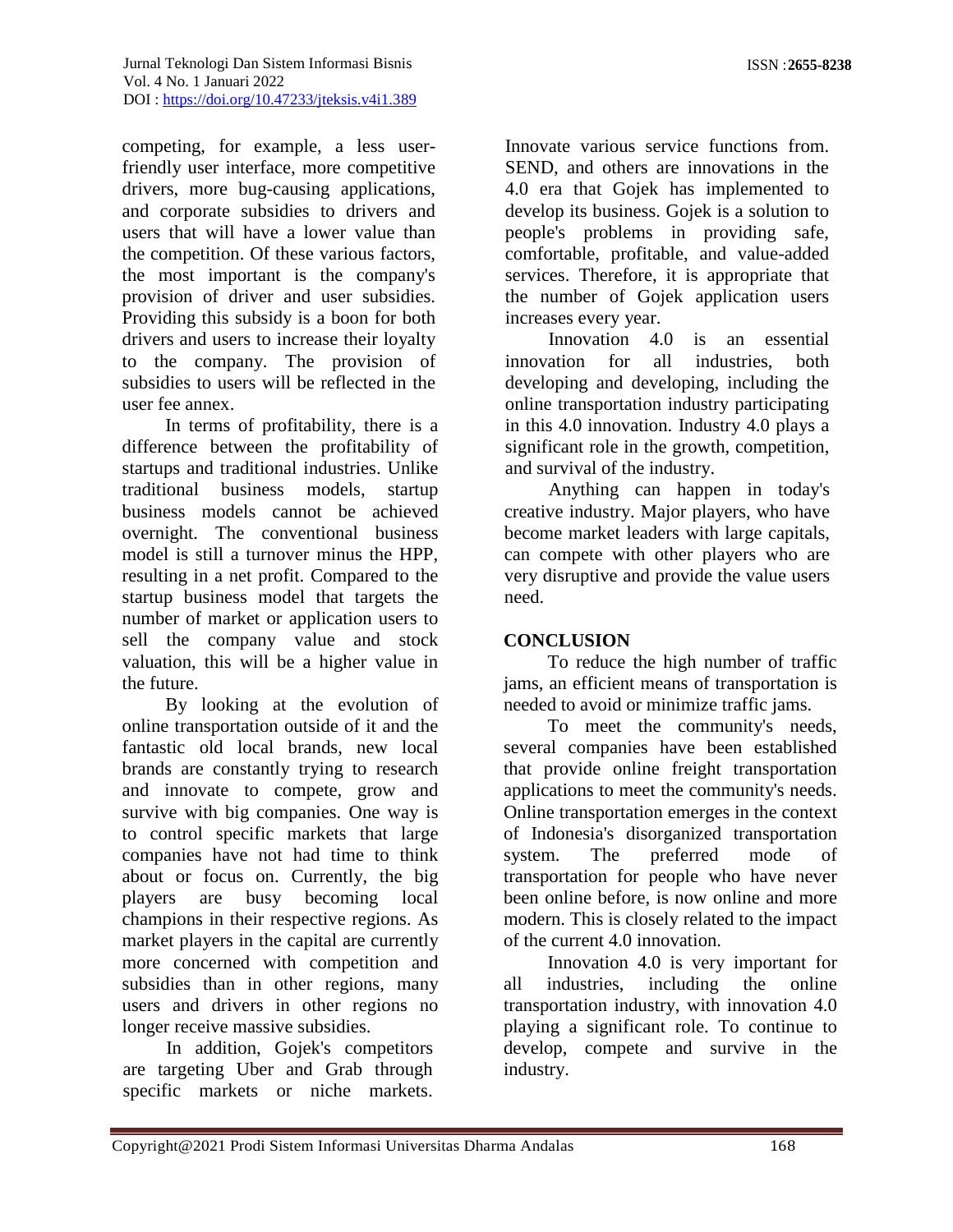# **REFERENCES**

- Khoirunnisa, O., Pertiwi, D. A. A., Dianti, E. N., Fattah, A. M. M., & Budiman, K. (2021). Improvement business process model and notation on the drink distribution industries using six core element. Journal of Soft Computing Exploration, 2(2), 99- 106.
- Budiman, K., & Akhlis, I. (2021, June). Changing user needs and motivation to visit a website through ad experience: a case study of a university website. In *Journal of Physics: Conference Series* (Vol. 1918, No. 4, p. 042008). IOP Publishing.
- Budiman, K., & Ifriza, Y. N. (2021). Analysis of earthquake forecasting using random forest. *Journal of Soft Computing Exploration*, *2*(2), 153-162.
- Budiman, K., Subhan, S., & Efrilianda, D. A. (2021). Business Process reengineering to support the sustainability of the construction industry and sales commodities in large scale transaction during Covid 19 with integrating ERP and Quotation System. *Scientific Journal of Informatics*, *8*(1), 84- 91.
- (Amajida 2016) Amajida, Fania Darma. 2016. "Digital Creativity In Urban Risk Societies: The Study of 'Go-Jek' Online Ojek in Jakarta." *Information* 46(1): 115.
- Munawar, A. (2007). Sustainable transportation development. Inaugural Speech of Professor of

Faculty of Engineering UGM.

- Khasanah, N. A., & Sugiat, M. A. (2016). Strategi Desain Call Jack dan Implementasinya Pada Media Visual. E-Proceeding of Art and Design, 3(3).
- Meranti, & Irwansyah. (2018). Digital Public Relations Study: Transformation and Contribution of Industry 4.0 to The Public Relations Stratejik.

*Journal of Information and Communication Technology, 7*(1), 27-36.

- H. Prasetyo, and W. Sutopo, "INDUSTRY 4.0: STUDY OF THE CLASSIFICATION OF ASPECTS AND DIRECTION OF RESEARCH DEVELOPMENT," J@ti Undip: Journal of Industrial Engineering, vol. 13, no. 1, pp. 17-26, Mar. 2018. https://doi.org/10.14710/jati.13.1.17- 26
- Prasetyo, B., & Trisyanti, U. (2018). Industrial Revolution 4.0 and the challenges of social change. Science and Technology Journal of Proceedings Series, (5), 22-27.
- Aziah, A., & Rabia, P. (2018). Analysis of the Development of the Online Transportation Industry in the Era of Disruptive Innovation (Case Study of PT Gojek Indonesia). Horizons, 18 (2), 149–156.
- (Rifaldi, 2019) Rifaldi, Kadunci, and Sulistyowati. 2019. "The Impact of Gojek's Online Transportation Service On Customer Satisfaction in Students /I of Jakarta State Polytechnic Commercial Administration." *JIM UPB (Scientific Journal of Management of Putera Batam University)* 7(1): 1.
- (Hamid, 2017) Hamid, Edi Suandi. 2017. "Disruptive Innovation: Benefits And Shortcomings in Context."